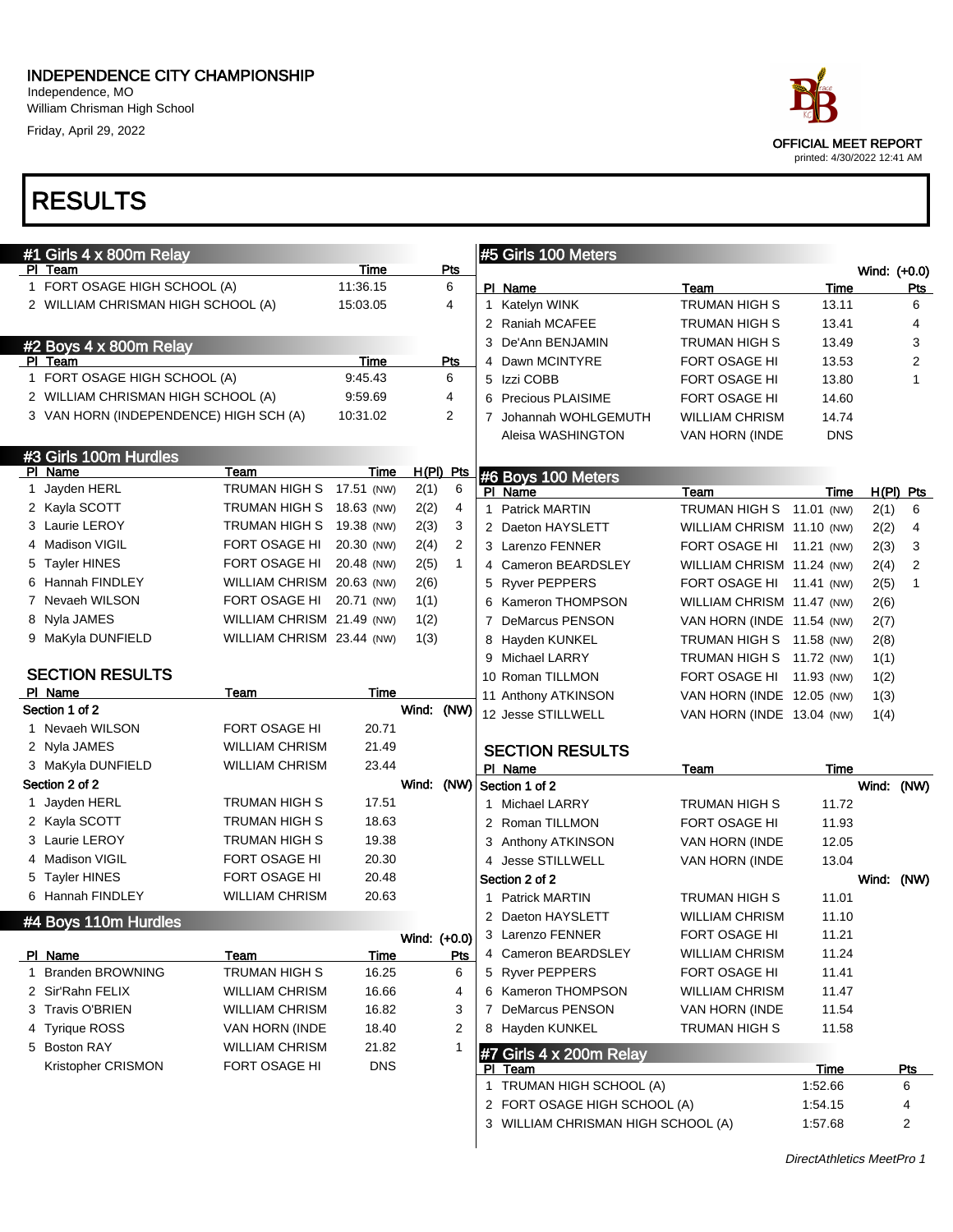William Chrisman High School Friday, April 29, 2022

## **RESULT**

Prelims Pl Name

|   |                                        |                       |                            |              |                |                                                  |                           | printed: 4/30/2022 12:41 AM |              |  |
|---|----------------------------------------|-----------------------|----------------------------|--------------|----------------|--------------------------------------------------|---------------------------|-----------------------------|--------------|--|
|   | <b>RESULTS</b>                         |                       |                            |              |                |                                                  |                           |                             |              |  |
|   |                                        |                       |                            |              |                |                                                  |                           |                             |              |  |
|   | #8 Boys 4 x 200m Relay<br>PI Team      |                       | Time                       | <b>Pts</b>   |                | #11 Girls Fastest Kid (cont'd)<br><b>Prelims</b> |                           |                             |              |  |
|   | 1 WILLIAM CHRISMAN HIGH SCHOOL (A)     |                       | 1:34.93                    | 6            |                | PI Name                                          | Team                      | Time                        | H(PI)        |  |
|   | 2 TRUMAN HIGH SCHOOL (A)               |                       | 1:35.62                    | 4            |                | 7 Makiya DOTSON                                  | SPRING BRANCH 15.58 (NW)q |                             | 3(3)         |  |
|   | 3 FORT OSAGE HIGH SCHOOL (A)           |                       | 1:38.61                    | 2            |                | 8 Harmoni SMITH                                  | LITTLE BLUE               | 15.60 (NW)q                 | 1(2)         |  |
|   | 4 VAN HORN (INDEPENDENCE) HIGH SCH (A) |                       | 1:38.90                    |              |                | 9 Alani LOONEY                                   | THOMAS HART B 15.88 (NW)  |                             | 3(4)         |  |
|   |                                        |                       |                            |              |                | 10 Shi"lah SYKES                                 | <b>WILLIAM SOUTH</b>      | 16.01 (NW)                  | 3(5)         |  |
|   | #9 Girls 1600 Meters                   |                       |                            |              |                | 11 Katelin WARD                                  | <b>SYCAMORE HILL</b>      | 16.16 (NW)                  | 2(4)         |  |
|   | PI Name                                | Team                  | Time                       |              | <b>Pts</b>     | 12 Jaida POLI                                    | <b>CASSELL PARK</b>       | 16.20 (NW)                  | 1(3)         |  |
|   | 1 Paige FRANKS                         | FORT OSAGE HI         | 5:51.18                    |              | 6              | 13 Karissa WRIGHT                                | <b>JOHN LUFF</b>          | 16.38 (NW)                  | 2(5)         |  |
|   | 2 Molly MCCLUNG                        | TRUMAN HIGH S         | 6:05.06                    |              | 4              | 14 Talaina KEY                                   | <b>MILL CREEK</b>         | 16.53 (NW)                  | 1(4)         |  |
|   | 3 Riley FILMORE                        | FORT OSAGE HI         | 6:14.69                    |              | 3              | 15 Quin MILLER                                   | <b>PROCTER</b>            | 18.35 (NW)                  | 1(5)         |  |
|   | 4 Olivia SIEFKER                       | FORT OSAGE HI         | 6:18.23                    |              | $\overline{2}$ | Brianna AGUILA PERU                              | <b>FAIRMOUNT</b>          | DNS (NW)                    | 1            |  |
|   | 5 Kelly GUTIERREZ                      | VAN HORN (INDE        | 7:39.62                    |              | 1              | Angela DAMIAN                                    | <b>CHRISTIAN OTT</b>      | DNS (NW)                    | 3            |  |
|   | 6 Yajaira HERNANDEZ-MUZO               | VAN HORN (INDE        | 8:27.74                    |              |                |                                                  |                           |                             |              |  |
|   |                                        |                       |                            |              |                | <b>HEAT RESULTS</b>                              |                           |                             |              |  |
|   | #10 Boys 1600 Meters                   |                       |                            |              |                | <b>Prelims</b>                                   |                           |                             |              |  |
|   | PI Name                                | Team                  | Time                       |              | Pts            | PI Name                                          | Team                      | <b>Time</b>                 |              |  |
|   | 1 Jack GETMAN                          | TRUMAN HIGH S         | 4:52.47                    |              | 6              | Heat 1 of 3                                      |                           |                             | Wind: (NW)   |  |
|   | 2 Caleb NUNN                           | TRUMAN HIGH S         | 4:54.37                    |              | 4              | 1 Sirraya STEELE                                 | THREE TRAILS              | 15.14q                      |              |  |
|   | 3 Evan FUNK                            | FORT OSAGE HI         | 4:57.89                    |              | 3              | 2 Harmoni SMITH                                  | LITTLE BLUE               | 15.60q                      |              |  |
|   | 4 Peyton BASS                          | VAN HORN (INDE        | 4:58.21                    |              | $\overline{2}$ | 3 Jaida POLI                                     | <b>CASSELL PARK</b>       | 16.20                       |              |  |
|   | 5 Kolby COOK                           | TRUMAN HIGH S         | 5:02.56                    |              | 1              | 4 Talaina KEY                                    | <b>MILL CREEK</b>         | 16.53                       |              |  |
|   | 6 Lucas SMITH                          | WILLIAM CHRISM        | 5:21.08                    |              |                | 5 Quin MILLER                                    | <b>PROCTER</b>            | 18.35                       |              |  |
|   | 7 Jordan JAMIS                         | FORT OSAGE HI         | 5:23.48                    |              |                | Brianna AGUILA PERU                              | <b>FAIRMOUNT</b>          | <b>DNS</b>                  |              |  |
|   | 8 Bryce COUNTS                         | VAN HORN (INDE        | 5:44.66                    |              |                | Heat 2 of 3                                      |                           |                             | Wind: (NW)   |  |
|   | 9 Jeremy CAMPOS                        | WILLIAM CHRISM        | 5:45.10                    |              |                | 1 Avalon ROPER                                   | <b>BRYANT</b>             | 14.48 <sub>g</sub>          |              |  |
|   | 10 Jonathon HAMM                       | VAN HORN (INDE        | 7:03.96                    |              |                | 2 Nevaeh LEWIS                                   | <b>BLACKBURN</b>          | 14.96 <sub>q</sub>          |              |  |
|   |                                        |                       |                            |              |                | 3 Emma FRYER                                     | <b>SANTA FE TRAIL</b>     | 15.12q                      |              |  |
|   | #11 Girls Fastest Kid                  |                       |                            |              |                | 4 Katelin WARD                                   | <b>SYCAMORE HILL</b>      | 16.16                       |              |  |
|   | <b>Finals</b>                          |                       |                            | Wind: (+0.0) |                | 5 Karissa WRIGHT                                 | JOHN LUFF                 | 16.38                       |              |  |
|   | PI Name                                | Team                  | <b>Time</b>                |              |                | Heat 3 of 3                                      |                           |                             | Wind: (NW)   |  |
|   | 1 Avalon ROPER                         | <b>BRYANT</b>         | 14.61                      |              |                | 1 Zoe BARRY                                      | RANDALL                   | 15.17q                      |              |  |
|   | 2 Zoe BARRY                            | RANDALL               | 14.86                      |              |                | 2 Keymarah JOHNSON                               | KORTE                     | 15.52q                      |              |  |
|   | 3 Sirraya STEELE                       | THREE TRAILS          | 14.86                      |              |                | 3 Makiya DOTSON                                  | SPRING BRANCH             | 15.58q                      |              |  |
|   | 4 Emma FRYER                           | SANTA FE TRAIL        | 15.05                      |              |                | Alani LOONEY<br>4                                | THOMAS HART B             | 15.88                       |              |  |
|   | 5 Nevaeh LEWIS                         | <b>BLACKBURN</b>      | 15.08                      |              |                | 5 Shi"lah SYKES                                  | <b>WILLIAM SOUTH</b>      | 16.01                       |              |  |
| 6 | Harmoni SMITH                          | LITTLE BLUE           | 15.28                      |              |                | Angela DAMIAN                                    | <b>CHRISTIAN OTT</b>      | <b>DNS</b>                  |              |  |
|   | 7 Keymarah JOHNSON                     | KORTE                 | 15.83                      |              |                | #12 Boys Fastest Kids                            |                           |                             |              |  |
|   | 8 Makiya DOTSON                        | <b>SPRING BRANCH</b>  | 15.86                      |              |                | <b>Finals</b>                                    |                           |                             | Wind: (+0.0) |  |
|   |                                        |                       |                            |              |                | PI Name                                          | Team                      | Time                        |              |  |
|   | <b>Prelims</b>                         |                       |                            |              |                | <b>Terry THOMSON</b><br>$\mathbf 1$              | <b>CHRISTIAN OTT</b>      | 14.29                       |              |  |
|   | PI Name<br>1 Avalon ROPER              | Team<br><b>BRYANT</b> | <b>Time</b><br>14.48 (NW)q | H(PI)        |                | 2 Jaxon WOODS                                    | <b>SPRING BRANCH</b>      | 14.41                       |              |  |
|   | 2 Nevaeh LEWIS                         | <b>BLACKBURN</b>      | 14.96 (NW)q                | 2(1)         |                | 3 Cooper CENKUS                                  | <b>SYCAMORE HILL</b>      | 14.46                       |              |  |
|   | 3 Emma FRYER                           | SANTA FE TRAIL        | 15.12 (NW)q                | 2(2)<br>2(3) |                | 4 Tyler JONES                                    | <b>JOHN LUFF</b>          | 15.02                       |              |  |
|   | 4 Sirraya STEELE                       | THREE TRAILS          | 15.14 (NW)q                | 1(1)         |                | <b>Britton KEMPKER</b><br>5                      | LITTLE BLUE               | 15.06                       |              |  |
|   | 5 Zoe BARRY                            | RANDALL               | 15.17 (NW)q                | 3(1)         |                | Xavier CALDERON<br>6                             | <b>CASSELL PARK</b>       | 15.25                       |              |  |
|   | 6 Keymarah JOHNSON                     | <b>KORTE</b>          | 15.52 (NW)q                | 3(2)         |                | 7 Jaquan FINELY                                  | <b>BLACKBURN</b>          | 15.37                       |              |  |
|   |                                        |                       |                            |              |                |                                                  |                           |                             |              |  |

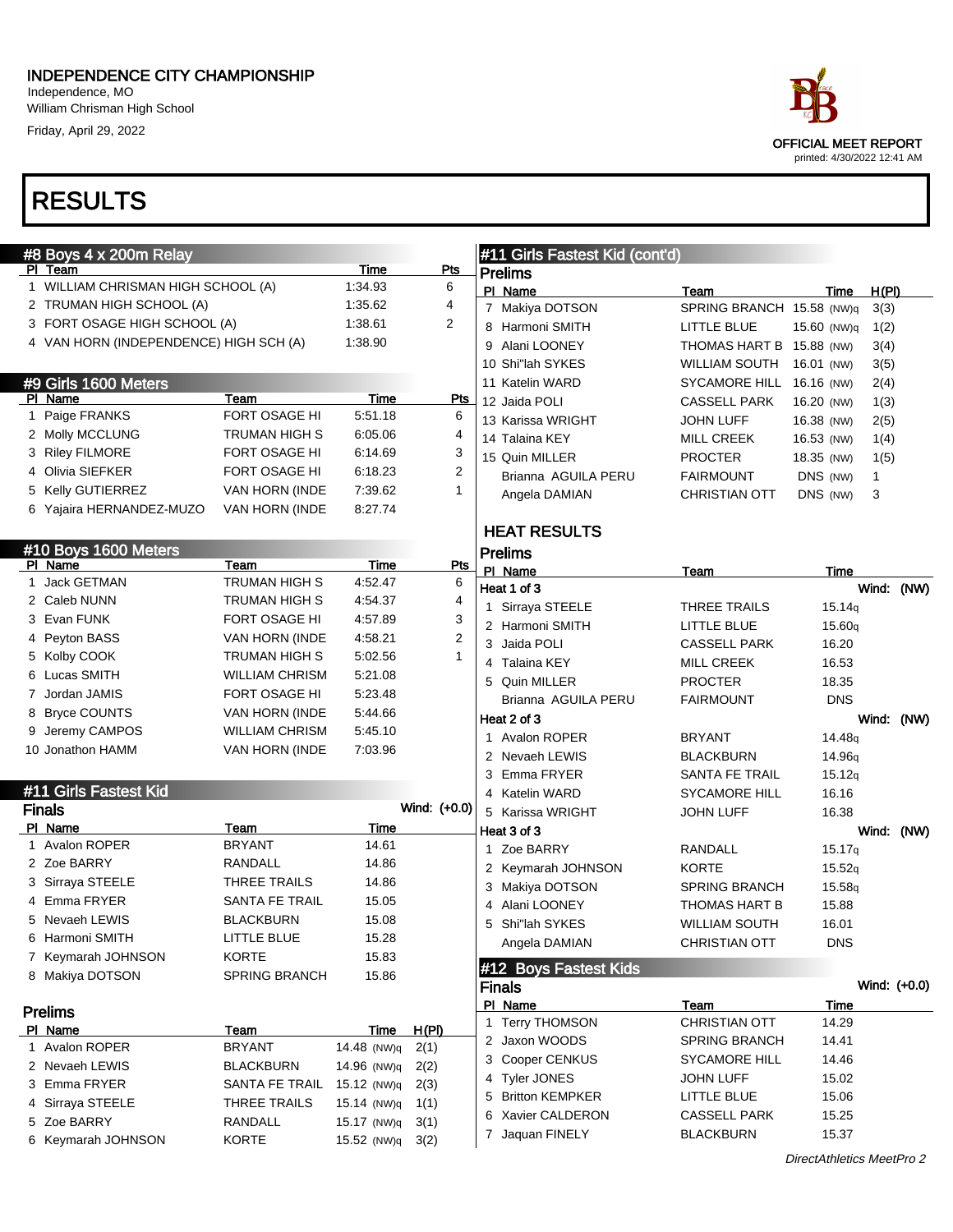#### INDEPENDENCE CITY CHAMPIONSHIP Independence, MO

William Chrisman High School Friday, April 29, 2022



| #12 Boys Fastest Kids (cont'd)   |                                       |                             |       |              |              | #13 Girls 4 x 100m Relay                   |                                        |                    |           |            |
|----------------------------------|---------------------------------------|-----------------------------|-------|--------------|--------------|--------------------------------------------|----------------------------------------|--------------------|-----------|------------|
| <b>Finals</b>                    |                                       |                             |       | Wind: (+0.0) |              | PI Team                                    |                                        | Time               |           | Pts        |
| PI Name                          | Team                                  | Time                        |       |              | $\mathbf{1}$ | FORT OSAGE HIGH SCHOOL (A)                 |                                        | 52.81              |           | 6          |
| 8 Pavell LEYVA                   | <b>THREE TRAILS</b>                   | 15.55                       |       |              |              | 2 TRUMAN HIGH SCHOOL (A)                   |                                        | 53.80              |           | 4          |
|                                  |                                       |                             |       |              |              | 3 WILLIAM CHRISMAN HIGH SCHOOL (A)         |                                        | 53.88              |           | 2          |
| <b>Prelims</b>                   |                                       |                             |       |              |              |                                            |                                        |                    |           |            |
| PI Name                          | Team                                  | Time                        | H(PI) |              |              | #14 Boys 4 x 100m Relay                    |                                        |                    |           |            |
| 1 Terry THOMSON                  | <b>CHRISTIAN OTT</b>                  | 14.34 (NW)q                 | 3(1)  |              |              | PI Team                                    |                                        | Time               |           | <b>Pts</b> |
| 2 Jaxon WOODS                    | SPRING BRANCH 14.75 (NW)q             |                             | 3(2)  |              | $\mathbf{1}$ | WILLIAM CHRISMAN HIGH SCHOOL (A)           |                                        | 43.60              |           | 6          |
| 3 Tyler JONES                    | <b>JOHN LUFF</b>                      | 14.99 (NW)q                 | 1(1)  |              |              | 2 FORT OSAGE HIGH SCHOOL (A)               |                                        | 44.89              |           | 4          |
| 4 Cooper CENKUS                  | SYCAMORE HILL 15.27 (NW)q             |                             | 2(1)  |              |              | 3 TRUMAN HIGH SCHOOL (A)                   |                                        | 44.95              |           | 2          |
| 5 Britton KEMPKER                | LITTLE BLUE                           | 15.39 (NW)q                 | 1(2)  |              |              | 4 VAN HORN (INDEPENDENCE) HIGH SCH (A)     |                                        | 45.29              |           |            |
| 6 Xavier CALDERON                | <b>CASSELL PARK</b>                   | 15.49 (NW)q                 | 1(3)  |              |              |                                            |                                        |                    |           |            |
| 7 Jaquan FINELY                  | <b>BLACKBURN</b>                      | 15.53 (NW)q                 | 1(4)  |              |              | #15 Girls 400 Meters                       |                                        |                    |           |            |
| 8 Pavell LEYVA                   | THREE TRAILS                          | 15.73 (NW)q                 | 1(5)  |              |              | PI Name                                    | Team<br>FORT OSAGE HI                  | Time               |           | <u>Pts</u> |
| 9 Hadrien INFANTE SUAZO          | RANDALL                               | 15.79 (NW)                  | 2(2)  |              | 1            | Paige FRANKS                               |                                        | 1:02.90            |           | 6<br>4     |
| 10 Layne BRUNNER                 | <b>BRYANT</b>                         | 15.91 (NW)                  | 3(3)  |              |              | 2 Jayla ALLEN                              | <b>WILLIAM CHRISM</b><br>FORT OSAGE HI | 1:08.46            |           | 3          |
| 11 Errion HENDERSON              | <b>FAIRMOUNT</b>                      | 16.27 (NW)                  | 3(4)  |              |              | 3 Keinlee RINACKE                          | FORT OSAGE HI                          | 1:10.32            |           |            |
| 12 Kylan WESTON                  | WILLIAM SOUTH                         | 16.50 (NW)                  | 2(3)  |              |              | 4 Brianna AVILES<br>5 Leslie PENA CALDERON |                                        | 1:13.11<br>1:21.15 |           | 2          |
| 13 Joesph GODINEZ                | <b>PROCTER</b>                        | 16.88 (NW)                  | 2(4)  |              |              |                                            | VAN HORN (INDE                         |                    |           | 1          |
| 14 Denzel PEREZ OJEDA            | <b>SANTA FE TRAIL</b>                 | 17.64 (NW)                  | 1(6)  |              |              | Claire CORDELL                             | TRUMAN HIGH S                          | <b>DNS</b>         |           |            |
| 15 Nathan COOLEY                 | <b>MILL CREEK</b>                     | 17.73 (NW)                  | 3(5)  |              |              | <b>Yasmine LEROY</b>                       | VAN HORN (INDE                         | <b>DNS</b>         |           |            |
| <b>Tre MITCHELL</b>              | <b>KORTE</b>                          | DNS (NW)                    | 2     |              |              |                                            |                                        |                    |           |            |
| Myron RAY                        | THOMAS HART B                         | DNS (NW)                    | 2     |              |              | #16 Boys 400 Meters<br>PI Name             | Team                                   |                    | H(PI) Pts |            |
|                                  |                                       |                             |       |              |              | 1 Patrick MARTIN                           | TRUMAN HIGH S                          | Time<br>51.09      | 2(1)      | 6          |
| <b>HEAT RESULTS</b>              |                                       |                             |       |              |              | 2 Isaiah FULLER                            | <b>WILLIAM CHRISM</b>                  | 53.19              | 2(2)      | 4          |
| <b>Prelims</b>                   |                                       |                             |       |              |              | 3 Alex SNODGRASS                           | FORT OSAGE HI                          | 54.38              | 2(3)      | 3          |
| PI Name                          | Team                                  | Time                        |       |              |              | 4 Nicholas TERRELL                         | <b>WILLIAM CHRISM</b>                  | 55.29              | 2(4)      | 2          |
| Heat 1 of 3                      |                                       |                             |       | Wind: (NW)   |              | 5 Linus VELDER                             | FORT OSAGE HI                          | 56.46              | 2(5)      | 1          |
| 1 Tyler JONES                    | JOHN LUFF                             | 14.99 <sub>q</sub>          |       |              |              | 6 Mateo CASTILLO                           | FORT OSAGE HI                          | 1:01.44            | 2(6)      |            |
| 2 Britton KEMPKER                | LITTLE BLUE                           | 15.39q                      |       |              |              | 7 Jay WALTON                               | VAN HORN (INDE                         | 1:05.71            | 2(7)      |            |
| 3 Xavier CALDERON                | <b>CASSELL PARK</b>                   | 15.49q                      |       |              |              | John CHAPIN                                | TRUMAN HIGH S                          | <b>DNS</b>         | 1         |            |
| 4 Jaquan FINELY                  | <b>BLACKBURN</b>                      | 15.53q                      |       |              |              | Adrian STRICKLAND                          | VAN HORN (INDE                         | <b>DNS</b>         | 1         |            |
| 5 Pavell LEYVA                   | THREE TRAILS                          | 15.73q                      |       |              |              | Za'Corrie KERR                             | VAN HORN (INDE                         | <b>DNS</b>         | 1         |            |
| 6 Denzel PEREZ OJEDA             | <b>SANTA FE TRAIL</b>                 | 17.64                       |       |              |              |                                            |                                        |                    |           |            |
| Heat 2 of 3                      | <b>SYCAMORE HILL</b>                  |                             |       | Wind: (NW)   |              | <b>SECTION RESULTS</b>                     |                                        |                    |           |            |
| 1 Cooper CENKUS                  |                                       | 15.27q                      |       |              |              | PI Name                                    | Team                                   | Time               |           |            |
| 2 Hadrien INFANTE SUAZO          | RANDALL                               | 15.79                       |       |              |              | Section 1 of 2                             |                                        |                    |           |            |
| 3 Kylan WESTON                   | WILLIAM SOUTH                         | 16.50<br>16.88              |       |              |              | John CHAPIN                                | TRUMAN HIGH S                          | <b>DNS</b>         |           |            |
| 4 Joesph GODINEZ<br>Tre MITCHELL | <b>PROCTER</b><br>KORTE               | <b>DNS</b>                  |       |              |              | Adrian STRICKLAND                          | VAN HORN (INDE                         | <b>DNS</b>         |           |            |
| Myron RAY                        |                                       | <b>DNS</b>                  |       |              |              | Za'Corrie KERR                             | VAN HORN (INDE                         | <b>DNS</b>         |           |            |
| Heat 3 of 3                      | THOMAS HART B                         |                             |       | Wind: (NW)   |              | Section 2 of 2                             |                                        |                    |           |            |
|                                  |                                       |                             |       |              |              | 1 Patrick MARTIN                           | TRUMAN HIGH S                          | 51.09              |           |            |
| 1 Terry THOMSON<br>2 Jaxon WOODS | <b>CHRISTIAN OTT</b><br>SPRING BRANCH | 14.34q                      |       |              |              | 2 Isaiah FULLER                            | <b>WILLIAM CHRISM</b>                  | 53.19              |           |            |
| 3 Layne BRUNNER                  | <b>BRYANT</b>                         | 14.75 <sub>q</sub><br>15.91 |       |              |              | 3 Alex SNODGRASS                           | FORT OSAGE HI                          | 54.38              |           |            |
| 4 Errion HENDERSON               | <b>FAIRMOUNT</b>                      | 16.27                       |       |              |              | 4 Nicholas TERRELL                         | <b>WILLIAM CHRISM</b>                  | 55.29              |           |            |
| 5 Nathan COOLEY                  | <b>MILL CREEK</b>                     | 17.73                       |       |              |              | 5 Linus VELDER                             | FORT OSAGE HI                          | 56.46              |           |            |
|                                  |                                       |                             |       |              |              | 6 Mateo CASTILLO                           | FORT OSAGE HI                          | 1:01.44            |           |            |
|                                  |                                       |                             |       |              |              |                                            |                                        |                    |           |            |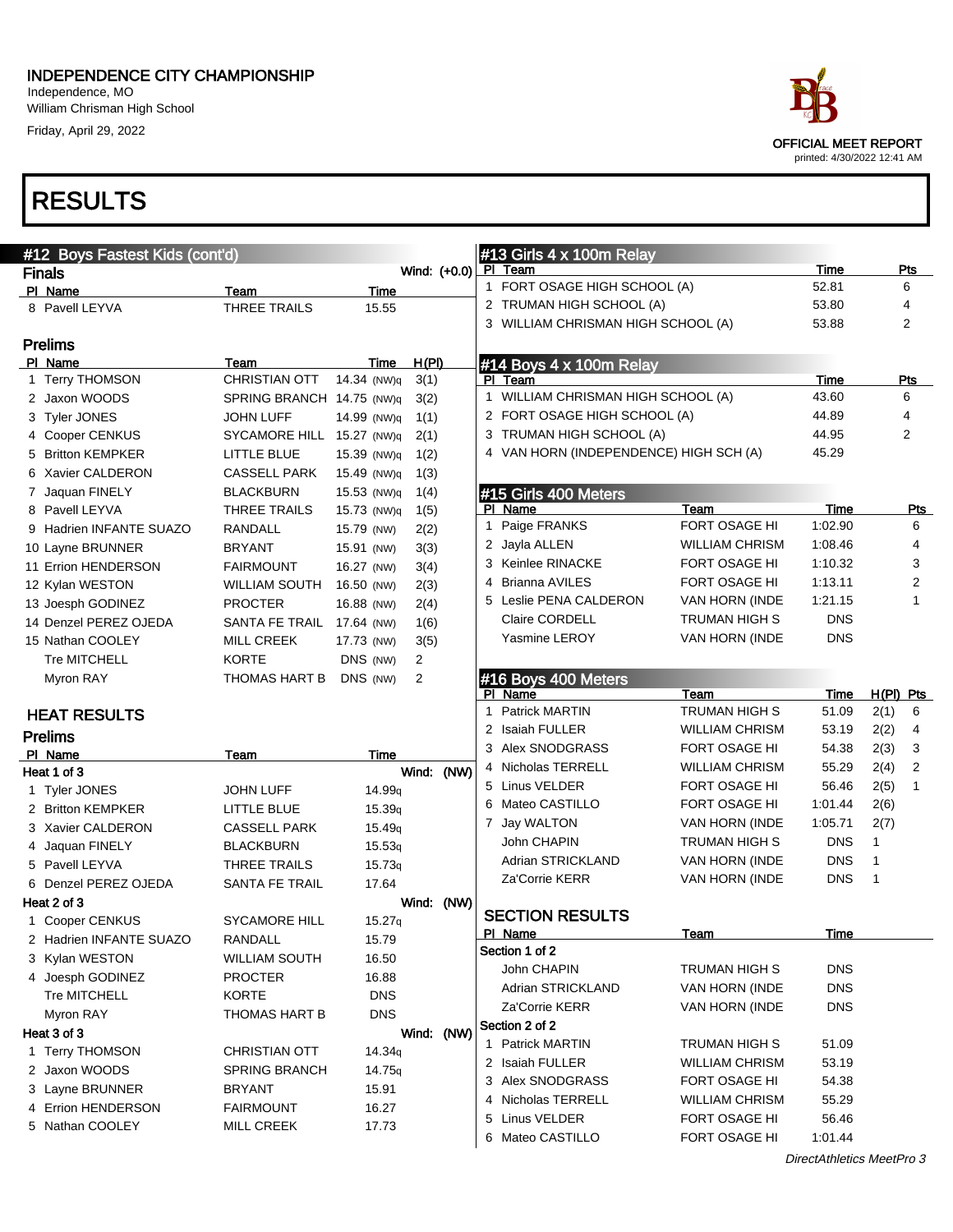#### INDEPENDENCE CITY CHAMPIONSHIP Independence, MO

William Chrisman High School Friday, April 29, 2022

## RESULTS

|      | #16 Boys 400 Meters (cont'd)              |                               |                 |                  |     |    | #21 Girls 200             |
|------|-------------------------------------------|-------------------------------|-----------------|------------------|-----|----|---------------------------|
|      | PI Name                                   | Team                          | <b>Time</b>     |                  |     |    | PI Name                   |
| 7    | Jay WALTON                                | VAN HORN (INDE                | 1:05.71         |                  |     | 4  | De'Ann BENJ               |
|      | #17 Girls 300m Hurdles                    |                               |                 |                  |     | 5  | Jayla ALLEN               |
| - PI | Name                                      | Team                          | Time            |                  | Pts |    | Micah WILLIA              |
| 1    | Jayden HERL                               | <b>TRUMAN HIGH S</b>          | 52.67           | 6                |     |    | 7 Promise SPE             |
| 2    | Nevaeh WILSON                             | <b>FORT OSAGE HI</b>          | 53.15           | 4                |     |    | 8 Precious PLA            |
| 3    | Kayla SCOTT                               | TRUMAN HIGH S                 | 54.56           | 3                |     | 9  | Aleisa WASH               |
|      | 4 Hannah FINDLEY                          | <b>WILLIAM CHRISM</b>         | 54.60           | 2                |     |    | 10 Emari SMITH            |
| 5    | Madison VIGIL                             | <b>FORT OSAGE HI</b>          | 56.75           | 1                |     |    | 11 Leslie PENA            |
| 6    | MaKyla DUNFIELD                           | <b>WILLIAM CHRISM</b>         | 58.69           |                  |     |    |                           |
|      | Kaydence FLOWERS                          | <b>FORT OSAGE HI</b>          | DNS             |                  |     |    | <b>SECTION RE</b>         |
|      |                                           |                               |                 |                  |     |    | PI Name                   |
|      | #18 Boys 300m Hurdles                     |                               |                 |                  |     |    | Section 1 of 2            |
|      | PI Name                                   | Team                          | <b>Time</b>     |                  | Pts |    | 1 Promise SPE             |
| 1    | <b>Tyrique ROSS</b>                       | VAN HORN (INDE                | 41.23           | 6                |     |    | 2 Aleisa WASH             |
|      | 2 Branden BROWNING                        | <b>TRUMAN HIGH S</b>          | 41.34           | 4                |     |    | 3 Leslie PENA             |
| 3    | Sir'Rahn FELIX                            | <b>WILLIAM CHRISM</b>         | 44.70           | 3                |     |    | Section 2 of 2            |
|      | 4 Za'Corrie KERR                          | VAN HORN (INDE                | 45.20           | $\overline{2}$   |     | 1. | Katelyn WINK              |
|      | 5 Travis O'BRIEN                          | <b>WILLIAM CHRISM</b>         | 45.89           | 1                |     | 2  | <b>Raniah MCAF</b>        |
|      | Kristopher CRISMON                        | FORT OSAGE HI                 | <b>DNS</b>      |                  |     | 3  | Jocelyn NUNI              |
|      |                                           |                               |                 |                  |     | 4  | De'Ann BENJ               |
|      | #19 Girls 800 Meters                      |                               |                 |                  |     | 5  | Jayla ALLEN               |
|      | PI Name                                   | <b>Team</b>                   | Time            |                  | Pts | 6  | Micah WILLIA              |
| 1.   | Paige FRANKS                              | FORT OSAGE HI                 | 2:33.41         | 6                |     |    | 7 Precious PLA            |
|      | 2 Molly MCCLUNG                           | TRUMAN HIGH S                 | 2:38.89         | 4                |     | 8  | Emari SMITH               |
|      | 3 Vailea SNEAD                            | <b>WILLIAM CHRISM</b>         | 2:44.77         | 3                |     |    |                           |
|      | 4 Olivia SIEFKER                          | FORT OSAGE HI                 | 2:52.93         | $\overline{2}$   |     | PI | #22 Boys 200<br>Name      |
|      | 5 Averi VAN WINKLE                        | FORT OSAGE HI                 | 3:03.76         | 1                |     | 1  | Patrick MART              |
|      | 6 Kelly GUTIERREZ                         | VAN HORN (INDE                | 3:37.39         |                  |     | 2  | Daeton HAYS               |
|      | 7 Yajaira HERNANDEZ-MUZO                  | VAN HORN (INDE                | 3:45.41         |                  |     | 3  | Larenzo FEN               |
|      | Claire CORDELL                            | TRUMAN HIGH S                 | DNS             |                  |     |    | 4 Ryver PEPPE             |
|      |                                           |                               |                 |                  |     | 5  | <b>Michael LARF</b>       |
|      |                                           |                               |                 |                  |     | 6  | Kenneth JON               |
| ΡI   | #20 Boys 800 Meters<br>Name               |                               |                 |                  |     | 7  | Alex SNODG                |
| 1    | Nathan COLE                               | Team<br><b>WILLIAM CHRISM</b> | Time<br>2:10.99 | 6                | Pts | 8  |                           |
|      | 2 Kolby COOK                              | TRUMAN HIGH S                 | 2:12.23         | 4                |     |    | <b>Tyrique ROSS</b>       |
|      | 3 Jose SAENZ-OLIVAS                       | VAN HORN (INDE                | 2:13.07         | 3                |     | 9  | DeMarcus PE               |
|      |                                           | TRUMAN HIGH S                 |                 |                  |     |    | Jesse STILLV              |
|      | 4 Jack GETMAN<br>5 Kimori POINTER         | <b>WILLIAM CHRISM</b>         | 2:17.08         | 1                | 2   |    | Kameron THO               |
|      |                                           |                               | 2:17.12         |                  |     |    | Cameron BE/               |
|      | 6 Ryan SNODGRASS                          | FORT OSAGE HI                 | 2:19.33         |                  |     |    |                           |
|      | 7 Benjamin CADENA-CUTSHALL VAN HORN (INDE |                               | 2:33.49         |                  |     |    | <b>SECTION RE</b>         |
|      | 8 Eber PREDOMO                            | VAN HORN (INDE                | 2:48.47         |                  |     |    | PI Name<br>Section 1 of 2 |
|      |                                           |                               |                 |                  |     |    |                           |
|      | #21 Girls 200 Meters                      |                               |                 |                  |     |    | 1 Kenneth JON             |
|      | PI Name                                   | <b>Team</b>                   | <b>Time</b>     | <u>H(PI) Pts</u> |     |    | 2 Alex SNODG              |
|      | 1 Katelyn WINK                            | TRUMAN HIGH S                 | 26.44 (NW)      | 2(1)<br>6        |     |    | <b>Jesse STILLV</b>       |
|      | 2 Raniah MCAFEE                           | TRUMAN HIGH S                 | 28.12 (NW)      | 2(2)             | 4   |    | Kameron THO               |
|      | 3 Jocelyn NUNEZ                           | FORT OSAGE HI                 | 28.32 (NW)      | 2(3)<br>3        |     |    | Section 2 of 2            |



|    | #21 Girls 200 Meters (cont'd) |                           |             |              |             |
|----|-------------------------------|---------------------------|-------------|--------------|-------------|
| ΡI | Name                          | <u>Team</u>               | <u>Time</u> |              | H(PI) Pts   |
| 4  | De'Ann BENJAMIN               | TRUMAN HIGH S             | 28.61 (NW)  | 2(4)         | 2           |
| 5  | Jayla ALLEN                   | WILLIAM CHRISM            | 29.39 (NW)  | 2(5)         | 1           |
| 6  | Micah WILLIAMS                | WILLIAM CHRISM            | 29.75 (NW)  | 2(6)         |             |
| 7  | <b>Promise SPENCER</b>        | WILLIAM CHRISM            | 30.08 (NW)  | 1(1)         |             |
| 8  | Precious PLAISIME             | FORT OSAGE HI             | 30.52 (NW)  | 2(7)         |             |
| 9  | Aleisa WASHINGTON             | VAN HORN (INDE            | 32.48 (NW)  | 1(2)         |             |
|    | 10 Emari SMITH                | VAN HORN (INDE            | 33.53 (NW)  | 2(8)         |             |
|    | 11 Leslie PENA CALDERON       | VAN HORN (INDE            | 34.38 (NW)  | 1(3)         |             |
|    | <b>SECTION RESULTS</b>        |                           |             |              |             |
|    | PI Name                       | <u>Team</u>               | Time        |              |             |
|    | Section 1 of 2                |                           |             | Wind:        | (NW)        |
| 1  | <b>Promise SPENCER</b>        | <b>WILLIAM CHRISM</b>     | 30.08       |              |             |
|    | 2 Aleisa WASHINGTON           | VAN HORN (INDE            | 32.48       |              |             |
|    | 3 Leslie PENA CALDERON        | VAN HORN (INDE            | 34.38       |              |             |
|    | Section 2 of 2                |                           |             | Wind:        | (NW)        |
| 1  | Katelyn WINK                  | <b>TRUMAN HIGH S</b>      | 26.44       |              |             |
| 2  | <b>Raniah MCAFEE</b>          | TRUMAN HIGH S             | 28.12       |              |             |
| 3  | Jocelyn NUNEZ                 | FORT OSAGE HI             | 28.32       |              |             |
| 4  | De'Ann BENJAMIN               | TRUMAN HIGH S             | 28.61       |              |             |
| 5  | Jayla ALLEN                   | <b>WILLIAM CHRISM</b>     | 29.39       |              |             |
| 6  | Micah WILLIAMS                | <b>WILLIAM CHRISM</b>     | 29.75       |              |             |
| 7  | <b>Precious PLAISIME</b>      | FORT OSAGE HI             | 30.52       |              |             |
| 8  | Emari SMITH                   | VAN HORN (INDE            | 33.53       |              |             |
|    | #22 Boys 200 Meters           |                           |             |              |             |
| PI | Name                          | <u>Team</u>               | Time        |              | $H(PI)$ Pts |
| 1  | <b>Patrick MARTIN</b>         | TRUMAN HIGH S             | 22.66 (NW)  | 2(1)         | 6           |
| 2  | Daeton HAYSLETT               | WILLIAM CHRISM 23.16 (NW) |             | 2(2)         | 4           |
| 3  | <b>Larenzo FENNER</b>         | FORT OSAGE HI             | 23.58 (NW)  | 2(3)         | 3           |
| 4  | <b>Ryver PEPPERS</b>          | FORT OSAGE HI             | 23.68 (NW)  | 2(4)         | 2           |
| 5  | Michael LARRY                 | TRUMAN HIGH S             | 23.95 (NW)  | 2(5)         | 1           |
| 6  | Kenneth JONES                 | <b>TRUMAN HIGH S</b>      | 24.01 (NW)  | 1(1)         |             |
| 7  | Alex SNODGRASS                | FORT OSAGE HI             | 24.11 (NW)  | 1(2)         |             |
| 8  | <b>Tyrique ROSS</b>           | VAN HORN (INDE            | 24.79 (NW)  | 2(6)         |             |
| 9  | <b>DeMarcus PENSON</b>        | VAN HORN (INDE            | 24.85 (NW)  | 2(7)         |             |
|    | <b>Jesse STILLWELL</b>        | VAN HORN (INDE            | DNS (NW)    | 1            |             |
|    | Kameron THOMPSON              | WILLIAM CHRISM            | DNS (NW)    | 1            |             |
|    | Cameron BEARDSLEY             | <b>WILLIAM CHRISM</b>     | DNS (NW)    | 2            |             |
|    | <b>SECTION RESULTS</b>        |                           |             |              |             |
|    | PI Name                       | <b>Team</b>               | Time        |              |             |
|    | Section 1 of 2                |                           |             | <b>Wind:</b> | (NW)        |
|    | 1 Kenneth JONES               | TRUMAN HIGH S             | 24.01       |              |             |
|    | 2 Alex SNODGRASS              | FORT OSAGE HI             | 24.11       |              |             |
|    | <b>Jesse STILLWELL</b>        | VAN HORN (INDE            | <b>DNS</b>  |              |             |
|    |                               |                           |             |              |             |
|    | Kameron THOMPSON              | <b>WILLIAM CHRISM</b>     | <b>DNS</b>  |              |             |

DirectAthletics MeetPro 4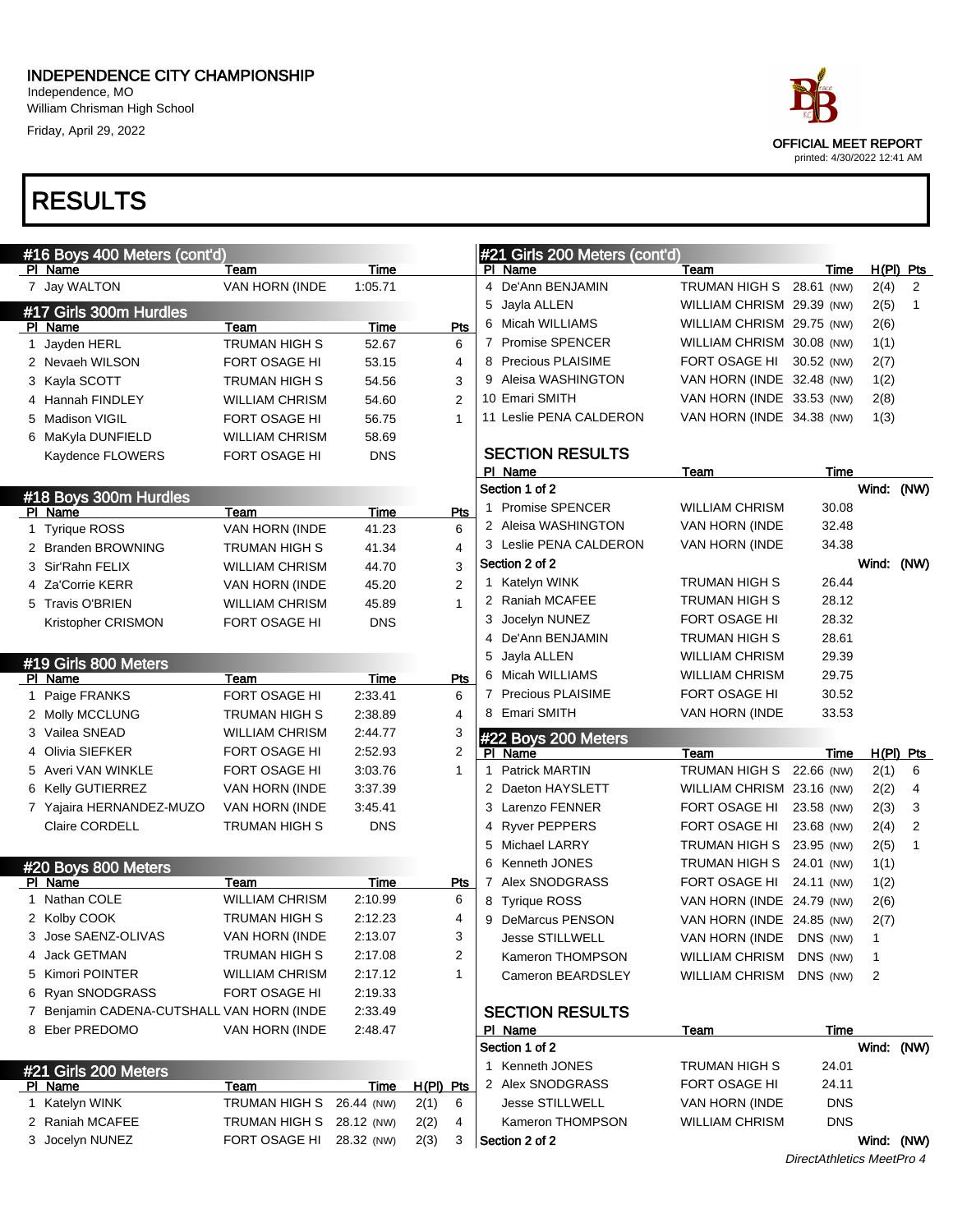#### INDEPENDENCE CITY CHAMPIONSHIP

Independence, MO William Chrisman High School Friday, April 29, 2022

#### OFFICIAL MEET REPORT printed: 4/30/2022 12:41 AM

| #22 Boys 200 Meters (cont'd)           |                       |             |     |    | #27 Boys High Jump (cont'd) |                           |                           |                         |
|----------------------------------------|-----------------------|-------------|-----|----|-----------------------------|---------------------------|---------------------------|-------------------------|
| PI Name                                | Team                  | Time        |     |    | PI Name                     | Team                      | Mark                      | <u>Pts</u>              |
| 1 Patrick MARTIN                       | <b>TRUMAN HIGH S</b>  | 22.66       |     |    | 7J Linus VELDER             | FORT OSAGE HI             | 1.60m                     |                         |
| 2 Daeton HAYSLETT                      | <b>WILLIAM CHRISM</b> | 23.16       |     |    | Cordell MACKLIE             | VAN HORN (INDE            | NΗ                        |                         |
| 3 Larenzo FENNER                       | FORT OSAGE HI         | 23.58       |     |    |                             |                           |                           |                         |
| 4 Ryver PEPPERS                        | FORT OSAGE HI         | 23.68       |     |    | #28 Girls High Jump         |                           |                           |                         |
| 5 Michael LARRY                        | TRUMAN HIGH S         | 23.95       |     |    | PI Name                     | Team                      | Mark                      | <b>Pts</b>              |
| 6 Tyrique ROSS                         | VAN HORN (INDE        | 24.79       |     | 1. | Katelyn WINK                | <b>TRUMAN HIGH S</b>      | 1.53m                     | 6                       |
| 7 DeMarcus PENSON                      | VAN HORN (INDE        | 24.85       |     |    | 2 Dawn MCINTYRE             | FORT OSAGE HI             | 1.42m                     | $\overline{4}$          |
| Cameron BEARDSLEY                      | <b>WILLIAM CHRISM</b> | <b>DNS</b>  |     |    | 3 Tayler HINES              | FORT OSAGE HI             | 1.37m                     | 3                       |
| #23 Girls 3200 Meters                  |                       |             |     |    | 4 Sydney SNELSON            | TRUMAN HIGH S             | 1.27m                     | $\overline{2}$          |
| PI Name                                | Team                  | Time        | Pts |    | 5J Chloe ALLEN              | TRUMAN HIGH S             | 1.22m                     | 1                       |
| 1 Molly MCCLUNG                        | <b>TRUMAN HIGH S</b>  | 13:33.63    | 6   |    | 6J Hannah ROBERTS           | FORT OSAGE HI             | 1.22m                     |                         |
| 2 Riley FILMORE                        | <b>FORT OSAGE HI</b>  | 13:39.34    | 4   |    | Aleisa WASHINGTON           | VAN HORN (INDE            | <b>DNS</b>                |                         |
| 3 Olivia SIEFKER                       | <b>FORT OSAGE HI</b>  | 13:54.75    | 3   |    |                             |                           |                           |                         |
|                                        |                       |             |     |    | #29 Boys Pole Vault         |                           |                           |                         |
| #24 Boys 3200 Meters                   |                       |             |     |    | PI Name                     | Team                      | Mark                      | Pts                     |
| PI Name                                | Team                  | Time        | Pts |    | Hayden KUNKEL               | <b>TRUMAN HIGH S</b>      | 4.30m                     | 6                       |
| 1 Jack GETMAN                          | TRUMAN HIGH S         | 10:46.72    | 6   |    | 2 Sam DAY                   | TRUMAN HIGH S             | 3.95m                     | $\overline{4}$          |
| 2 Caleb NUNN                           | TRUMAN HIGH S         | 10:51.82    | 4   |    | 3J Tameryk ALANIZ           | <b>WILLIAM CHRISM</b>     | 3.35m                     | 3                       |
| 3 Evan FUNK                            | FORT OSAGE HI         | 10:53.81    | 3   |    | 4J Bryce CRISMON            | FORT OSAGE HI             | 3.35m                     | $\overline{\mathbf{c}}$ |
| 4 Peyton BASS                          | VAN HORN (INDE        | 11:19.17    | 2   |    | 5J Grayson MOORE            | FORT OSAGE HI             | 3.35m                     | 1                       |
| 5 Jordan JAMIS                         | FORT OSAGE HI         | 11:50.72    |     |    | 6J Gavin SLOCUM             | <b>WILLIAM CHRISM</b>     | 3.20m                     |                         |
| 6 Dominick RAMIREZ                     | VAN HORN (INDE        | 13:52.86    |     |    | 7J Gavin WATKINS            | FORT OSAGE HI             | 3.20m                     |                         |
| Lucas SMITH                            | <b>WILLIAM CHRISM</b> | <b>DNS</b>  |     |    | <b>Boston RAY</b>           | <b>WILLIAM CHRISM</b>     | NΗ                        |                         |
| Alexander ALEJANDRE                    | <b>WILLIAM CHRISM</b> | <b>DNS</b>  |     |    |                             |                           |                           |                         |
|                                        |                       |             |     |    | #30 Girls Pole Vault        |                           |                           |                         |
| #25 Girls 4 x 400m Relay               |                       |             |     |    | PI Name                     | Team                      | Mark                      | <u>Pts</u>              |
| PI Team                                |                       | Time        | Pts | 1  | Kiersten PLAYTER            | <b>WILLIAM CHRISM</b>     | 2.83m                     | 6                       |
| 1 WILLIAM CHRISMAN HIGH SCHOOL (A)     |                       | 4:42.98     | 6   |    | 2 Heather CHIESI            | FORT OSAGE HI             | 2.75m                     | $\overline{4}$          |
| 2 FORT OSAGE HIGH SCHOOL (A)           |                       | 4:56.59     | 4   |    | 3J Isabelle DUFVA           | <b>WILLIAM CHRISM</b>     | 2.45m                     | 3                       |
| TRUMAN HIGH SCHOOL (A)                 |                       | <b>DNS</b>  |     |    | 4J Brooklyn BURKEY          | <b>WILLIAM CHRISM</b>     | 2.45m                     | $\overline{2}$          |
|                                        |                       |             |     |    | 5J Hope ALBERT              | TRUMAN HIGH S             | 2.45m                     | $\mathbf{1}$            |
| #26 Boys 4 x 400m Relay                |                       |             |     |    | 6J Dezaray BANTA            | <b>TRUMAN HIGH S</b>      | 2.45m                     |                         |
| PI Team                                |                       | Time        | Pts |    | 6J Jayden HERL              | <b>TRUMAN HIGH S</b>      | 2.45m                     |                         |
| 1 WILLIAM CHRISMAN HIGH SCHOOL (A)     |                       | 3:40.07     | 6   |    | 8 Bridgett BAKER            | FORT OSAGE HI             | 2.30m                     |                         |
| 2 VAN HORN (INDEPENDENCE) HIGH SCH (A) |                       | 3:47.81     | 4   |    | Jazmyn WALKER               | FORT OSAGE HI             | NΗ                        |                         |
| 3 FORT OSAGE HIGH SCHOOL (A)           |                       | 3:50.03     | 2   |    |                             |                           |                           |                         |
| 4 TRUMAN HIGH SCHOOL (A)               |                       | 4:13.50     |     |    | #31 Boys Long Jump          |                           |                           |                         |
|                                        |                       |             |     |    | PI Name                     | <b>Team</b>               | <b>Mark</b>               | <u>Pts</u>              |
| #27 Boys High Jump                     |                       |             |     | 1. | Patrick MARTIN              | <b>TRUMAN HIGH S</b>      | 6.23m (NW)                | 6                       |
| <u>PI Name</u>                         | Team                  | <b>Mark</b> | Pts |    | 2 Ryver PEPPERS             | FORT OSAGE HI             | 6.10m (NW)                | 4                       |
| 1J Tyrek BERRY                         | FORT OSAGE HI         | 1.75m       | 6   |    | 3 Sir'Rahn FELIX            | <b>WILLIAM CHRISM</b>     | 5.97m (NW)                | 3                       |
| 2J Noah ROSENBAUM                      | TRUMAN HIGH S         | 1.75m       | 4   |    | 4 Dashawn SHANNON           | WILLIAM CHRISM            | 5.64m (NW)                | 2                       |
| 3J Cruz NAVARRO                        | FORT OSAGE HI         | 1.70m       | 3   |    | 5 Linus VELDER              | FORT OSAGE HI             | 5.48m (NW)                | 1                       |
| 4J Travis O'BRIEN                      | <b>WILLIAM CHRISM</b> | 1.70m       | 2   |    | 6 Brayden KIRBY             | TRUMAN HIGH S             | 5.46m (NW)                |                         |
| 5J Ethan DIAS                          | <b>WILLIAM CHRISM</b> | 1.65m       | 0.5 |    | 7 Freddie SHEPARD           | TRUMAN HIGH S             | 5.41m (NW)                |                         |
| 5J Za'Corrie KERR                      | VAN HORN (INDE        | 1.65m       | 0.5 | 8  | Aaron TAYLAY                | VAN HORN (INDE 5.35m (NW) |                           |                         |
| 7J Sir'Rahn FELIX                      | <b>WILLIAM CHRISM</b> | 1.60m       |     | 9  | Isiah WOODS                 | WILLIAM CHRISM 5.07m (NW) |                           |                         |
|                                        |                       |             |     |    |                             |                           | DirectAthletics MeetPro 5 |                         |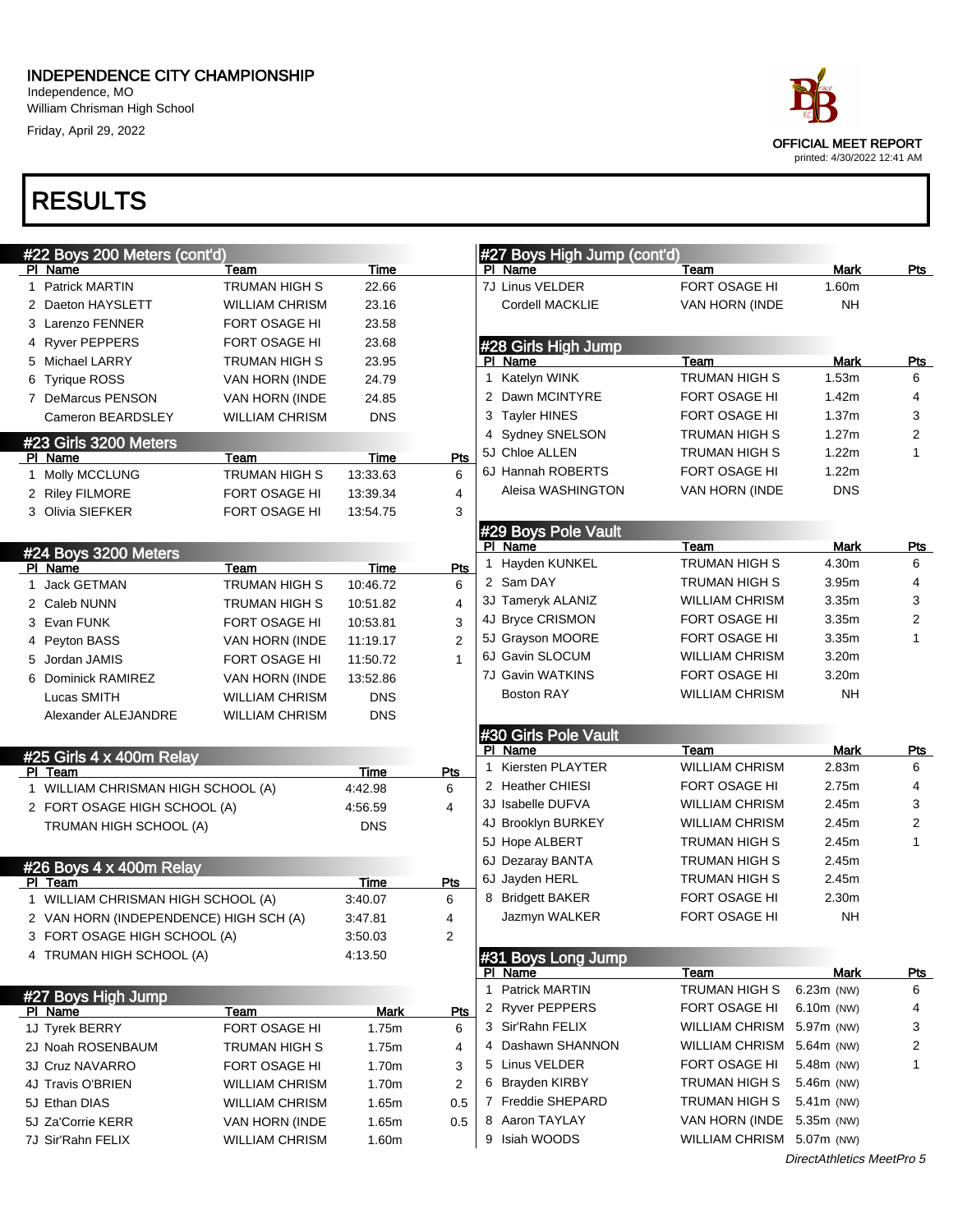#### INDEPENDENCE CITY CHAMPIONSHIP Independence, MO

William Chrisman High School Friday, April 29, 2022

| ace                                                        |  |
|------------------------------------------------------------|--|
| <b>OFFICIAL MEET REPORT</b><br>printed: 4/30/2022 12:41 AM |  |

| #31 Boys Long Jump (cont'd)  |                            |              |                |   | #36 Girls Shot Put          |                       |                           |            |
|------------------------------|----------------------------|--------------|----------------|---|-----------------------------|-----------------------|---------------------------|------------|
| PI Name                      | Team                       | Mark         | Pts            |   | PI Name                     | Team                  | Mark                      | Pts        |
| 10 Cordell MACKLIE           | VAN HORN (INDE             | 4.87m (NW)   |                |   | 1 Mele TAULA                | <b>WILLIAM CHRISM</b> | 11.88m                    | 6          |
| 11 Nathaniel SMITH           | FORT OSAGE HI              | 4.76m (NW)   |                |   | 2 Kendal RUSH               | <b>TRUMAN HIGH S</b>  | 10.77m                    | 4          |
|                              |                            |              |                |   | 3 Kiara BOLDRIDGE           | <b>WILLIAM CHRISM</b> | 10.59m                    | 3          |
| #32 Girls Long Jump          |                            |              |                |   | 4 Selena AYALA-HEIN         | FORT OSAGE HI         | 9.89m                     | 2          |
| PI Name                      | Team                       | Mark         | Pts            |   | 5 Laurie LEROY              | TRUMAN HIGH S         | 8.71m                     | 1          |
| 1 Katelyn WINK               | TRUMAN HIGH S              | 5.07m (NW)   | 6              |   | 6 Kira PANGELINAN           | <b>WILLIAM CHRISM</b> | 8.63m                     |            |
| 2 Dawn MCINTYRE              | FORT OSAGE HI              | 4.87m (NW)   | 4              |   | 7 Alexcia FUIMAONO          | FORT OSAGE HI         | 8.26m                     |            |
| 3 Jocelyn NUNEZ              | FORT OSAGE HI              | 4.73m (NW)   | 3              |   | 8 Myla MILLER               | TRUMAN HIGH S         | 8.21 <sub>m</sub>         |            |
| 4 Comfort DWEH               | <b>WILLIAM CHRISM</b>      | 4.50m (NW)   | 2              |   | 9 Yasmine LEROY             | VAN HORN (INDE        | 7.81m                     |            |
| 5 Damara WINDA               | TRUMAN HIGH S              | 4.35m (NW)   | 1              |   | 10 Norym POWELL             | <b>VAN HORN (INDE</b> | 7.38m                     |            |
| 6 Kiersten PLAYTER           | WILLIAM CHRISM             | 4.25m (NW)   |                |   | 11 Olivia AYALA-HEIN        | FORT OSAGE HI         | 6.34m                     |            |
| 7 Emari SMITH                | VAN HORN (INDE             | 4.24m (NW)   |                |   | 12 Naomi MEDELLIN           | VAN HORN (INDE        | 6.25m                     |            |
| <b>Allison SHIPP</b>         | FORT OSAGE HI              | 3.94m (NW)   |                |   |                             |                       |                           |            |
| 9 Kendall MOON               | <b>TRUMAN HIGH S</b>       | 3.79m (NW)   |                |   | #37 Boys Discus             |                       |                           |            |
|                              |                            |              |                |   | PI Name                     | Team                  | Mark                      | <b>Pts</b> |
| #33 Boys Triple Jump         |                            |              |                |   | 1 Ralph COVINGTON           | <b>WILLIAM CHRISM</b> | 42.93m                    | 6          |
| PI Name                      | Team                       | Mark         | Pts            |   | 2 Kelson NICHOLS            | <b>WILLIAM CHRISM</b> | 40.86m                    | 4          |
| 1 Travis O'BRIEN             | WILLIAM CHRISM 12.51m (NW) |              | 6              |   | 3 Damon WASHINGTON          | VAN HORN (INDE        | 40.56m                    | 3          |
| 2 Dashawn SHANNON            | WILLIAM CHRISM 11.20m (NW) |              | 4              |   | 4 Brock BRANSTIETTER        | FORT OSAGE HI         | 38.57m                    | 2          |
| 3 Noah ROSENBAUM             | TRUMAN HIGH S 11.00m (NW)  |              | 3              |   | 5 Anthony THOMPSON          | <b>FORT OSAGE HI</b>  | 35.86m                    | 1          |
| 4 Cordell MACKLIE            | VAN HORN (INDE 10.44m (NW) |              | $\overline{2}$ |   | 6 Mose TAPUSOA              | TRUMAN HIGH S         | 35.59m                    |            |
| 5 Logan TRELOAR              | TRUMAN HIGH S 10.29m (NW)  |              | 1              |   | 7 James BLAIR               | <b>WILLIAM CHRISM</b> | 35.07m                    |            |
| 6 Tatum ETHERTON             | TRUMAN HIGH S 10.02m (NW)  |              |                | 8 | Martin DIECKMANN            | FORT OSAGE HI         | 33.76m                    |            |
|                              |                            |              |                |   | 9 Matthew DUDLEY            | VAN HORN (INDE        | 32.37m                    |            |
| #34 Girls Triple Jump        |                            |              |                |   | 10 Luke VAN SITTERT         | TRUMAN HIGH S         | 29.08m                    |            |
| PI Name                      | Team                       | <b>Mark</b>  | Pts            |   | 11 Benjamin QUINTANA        | VAN HORN (INDE        | 24.43m                    |            |
| 1 Nevaeh WILSON              | FORT OSAGE HI              | 9.60m (NW)   | 6              |   | <b>Freddie SHEPARD</b>      | TRUMAN HIGH S         | <b>NM</b>                 |            |
| 2 Mikayla STICKLER           | FORT OSAGE HI              | $9.24m$ (NW) | 4              |   |                             |                       |                           |            |
| 3 Keinlee RINACKE            | FORT OSAGE HI              | $9.22m$ (NW) | 3              |   |                             |                       |                           |            |
| 4 Daniella OBI               | TRUMAN HIGH S              | 8.83m (NW)   | 2              |   | #38 Girls Discus<br>PI Name | Team                  | Mark                      | <u>Pts</u> |
| 5 Kendall MOON               | <b>TRUMAN HIGH S</b>       | 8.61m (NW)   | 1              |   | 1 Ma'elelei FAU             | <b>WILLIAM CHRISM</b> | 38.31m                    | 6          |
| 6 Sydney SNELSON             | <b>TRUMAN HIGH S</b>       | 8.09m (NW)   |                |   | 2 Kiara BOLDRIDGE           | <b>WILLIAM CHRISM</b> | 34.27m                    | 4          |
|                              |                            |              |                |   | 3 Alexcia FUIMAONO          | FORT OSAGE HI         | 30.37m                    | 3          |
|                              |                            |              |                | 4 | Jordan GUENTHNER            | <b>FORT OSAGE HI</b>  | 25.16m                    | 2          |
| #35 Boys Shot Put<br>PI Name | Team                       | <b>Mark</b>  | <u>Pts</u>     |   | 5 Kendal RUSH               | TRUMAN HIGH S         | 24.82m                    |            |
| 1 Ralph COVINGTON            | <b>WILLIAM CHRISM</b>      | 14.23m       | 6              |   | 6 Myla MILLER               | TRUMAN HIGH S         | 23.27m                    |            |
| 2 Anthony THOMPSON           | FORT OSAGE HI              | 13.46m       | 4              |   |                             |                       |                           |            |
| 3 James BLAIR                | <b>WILLIAM CHRISM</b>      | 13.26m       | 3              |   | 7 Sidney SULLIVAN           | FORT OSAGE HI         | 18.94m                    |            |
| 4 Freddie SHEPARD            | <b>TRUMAN HIGH S</b>       | 12.88m       | 2              |   | 8 Naomi MEDELLIN            | VAN HORN (INDE        | 16.83m                    |            |
| 5 Brock BRANSTIETTER         | FORT OSAGE HI              | 12.59m       | 1              |   | 9 Mercades TUCKER           | VAN HORN (INDE        | 15.62m                    |            |
|                              |                            |              |                |   | 10 Norym POWELL             | VAN HORN (INDE        | 14.79m                    |            |
| 6 Kelson NICHOLS             | WILLIAM CHRISM             | 12.26m       |                |   |                             |                       |                           |            |
| 7 Anthony ULBERG             | <b>TRUMAN HIGH S</b>       | 12.24m       |                |   | #39 Boys Javelin            |                       |                           |            |
| 8 Martin DIECKMANN           | FORT OSAGE HI              | 11.54m       |                |   | PI Name                     | Team                  | <b>Mark</b>               | <u>Pts</u> |
| 9 Jeffrey MORRIS             | VAN HORN (INDE             | 10.84m       |                |   | 1 Ethan DIAS                | <b>WILLIAM CHRISM</b> | 52.00m                    | 6          |
| 10 Jerome SPIRES             | VAN HORN (INDE             | 10.73m       |                |   | 2 Isaac WOODWARD            | FORT OSAGE HI         | 45.07m                    | 4          |
| 11 Julian JOHNSON            | VAN HORN (INDE             | 10.58m       |                |   | 3 John CHAPIN               | <b>TRUMAN HIGH S</b>  | 41.40m                    | 3          |
| 12 Mose TAPUSOA              | TRUMAN HIGH S              | 10.45m       |                |   | 4 Cameron MCGHEE            | <b>WILLIAM CHRISM</b> | 41.05m                    | 2          |
|                              |                            |              |                |   |                             |                       | DirectAthletics MeetPro 6 |            |